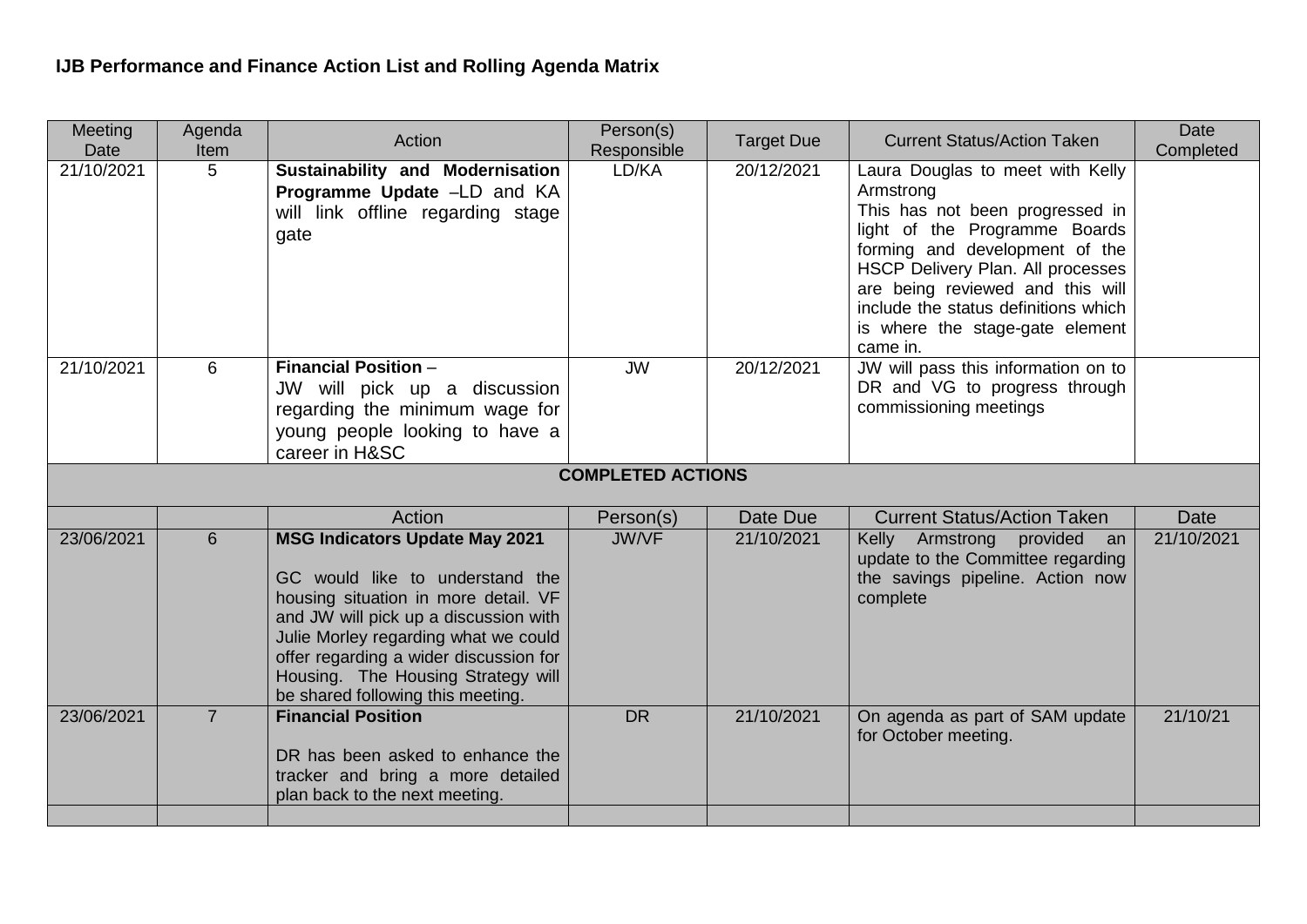|                                | <b>March 2022</b>                                    | <b>June 2022</b><br>September 2021 |                          | December 2022                      |  |
|--------------------------------|------------------------------------------------------|------------------------------------|--------------------------|------------------------------------|--|
| <b>Substantive Items</b>       | Apologies<br>$\bullet$                               | Apologies<br>$\bullet$             | Apologies                | Apologies<br>$\bullet$             |  |
|                                | Previous<br>Minute<br>of                             | Previous<br>Minute<br>of           | Previous<br>Minute<br>of | Minute<br>Previous<br>of           |  |
|                                | Meeting                                              | Meeting                            | Meeting                  | Meeting                            |  |
|                                | Any Other Business<br>$\bullet$                      | Any Other Business                 | Any Other Business       | Any Other Business                 |  |
|                                | Date of Next Meeting<br>$\bullet$                    | Date of Next Meeting               | Date of Next Meeting     | Date of Next Meeting               |  |
| <b>Brought</b><br><b>Items</b> | <b>MSG Indicators</b><br>$\bullet$                   | $\bullet$                          | <b>MSG Indicators</b>    | $\bullet$                          |  |
| <b>Forward</b><br>from         |                                                      |                                    |                          |                                    |  |
| previous Agendas               | Awaiting<br>confirmation/discussion                  |                                    |                          |                                    |  |
|                                | on these which came                                  |                                    |                          |                                    |  |
|                                | from the IJB Agenda:                                 |                                    |                          |                                    |  |
|                                | Update on the delivery<br>$\bullet$                  |                                    |                          |                                    |  |
|                                | of the Mental Health                                 |                                    |                          |                                    |  |
|                                | <b>Strategy</b>                                      |                                    |                          |                                    |  |
|                                | Reshaping<br>Care<br>for                             |                                    |                          |                                    |  |
|                                | Older Adults in<br><b>Esk</b>                        |                                    |                          |                                    |  |
|                                | <b>Valley - Gary Sheehan</b>                         |                                    |                          |                                    |  |
|                                | <b>Achieving Excellence in</b>                       |                                    |                          |                                    |  |
|                                | <b>Pharmaceutical Care -</b>                         |                                    |                          |                                    |  |
|                                | <b>Graham Bryson</b>                                 |                                    |                          |                                    |  |
|                                | Alcohol<br><b>Drug</b><br>and<br>b                   |                                    |                          |                                    |  |
|                                | <b>Partnership Strategy</b>                          |                                    |                          |                                    |  |
|                                | Updated on Delayed<br>$\bullet$<br><b>Discharges</b> |                                    |                          |                                    |  |
|                                | <b>Detailed</b><br>Paper<br>on                       |                                    |                          |                                    |  |
|                                | funding streams to be                                |                                    |                          |                                    |  |
|                                | presented<br>following                               |                                    |                          |                                    |  |
|                                | discussion at the IJB -                              |                                    |                          |                                    |  |
|                                | <b>KK</b>                                            |                                    |                          |                                    |  |
|                                |                                                      |                                    |                          |                                    |  |
| <b>Any Other Items</b>         | Sustainability<br>and<br>$\bullet$                   | Sustainability and<br>$\bullet$    | Sustainability<br>and    | Sustainability<br>and<br>$\bullet$ |  |
|                                | Modernisation                                        | Modernisation                      | Modernisation            | Modernisation                      |  |

## **Rolling Agenda Matrix - Integration Joint Board Performance and Finance Committee**